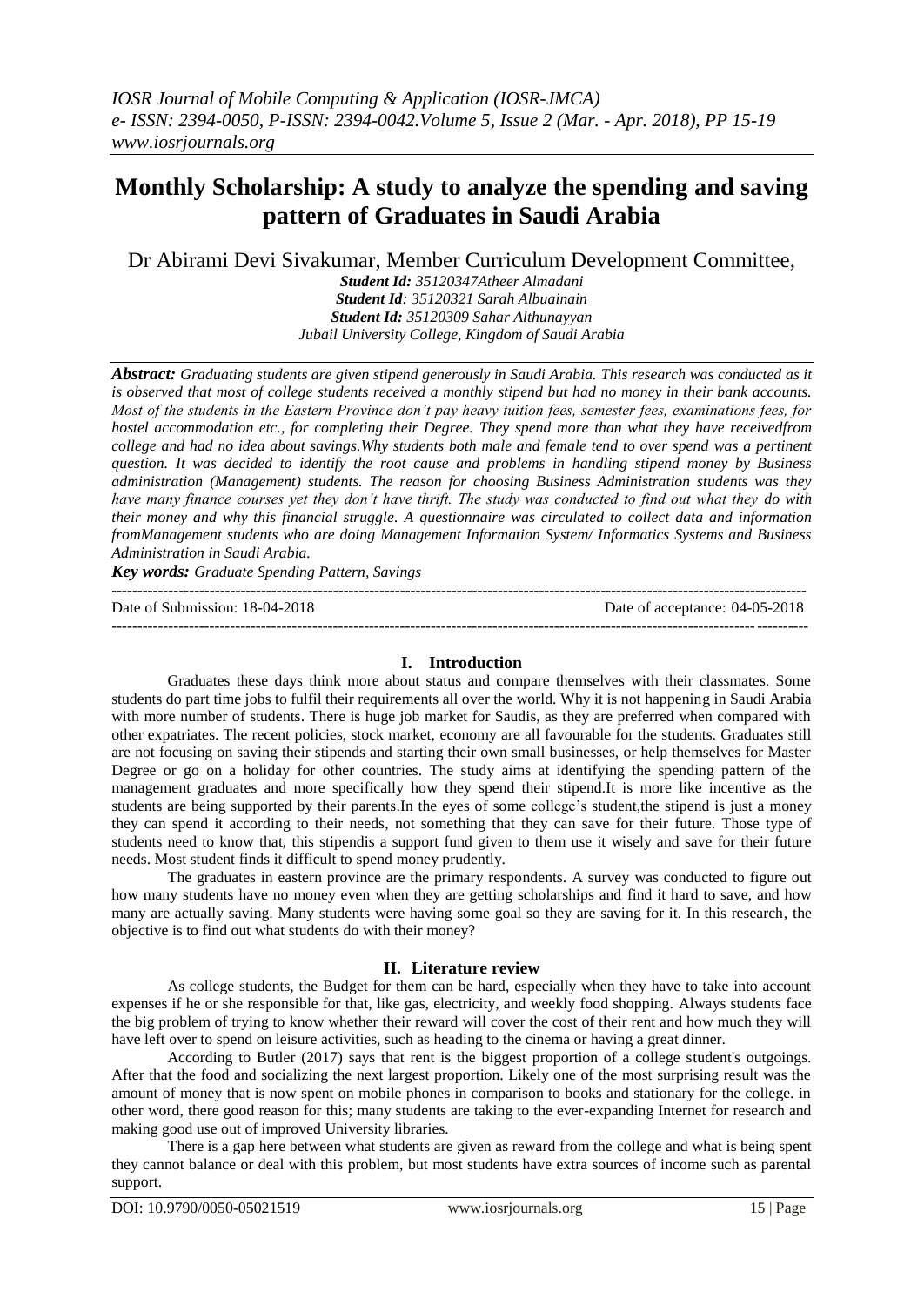There something that college student face it with their credit card was out of control. Students sometimes or frequently buy things with a credit card without knowing whether they will have the money to pay it off. This become one reason of why they cannot manage or spend their money (Mulhere,2016).

#### **III. Methodology:**

The participant of our research are from various colleges' Business Administration Department students both female and male. The data collected were from 30 members both male and female. The questionnaire was framed in a simple way with yes or no answers. And the result can usually be quickly and easily found. It is easy to translate it into software package using the excel program. The analysis was more scientifically and objectively. After collecting the survey from the students, it was entered using statistical technique through the excel and start analyzing it into tables and charts.

#### **IV. Analysis:**

Table.1 1-Yes,/2-No

| Gender      | Major          | Level                   | <b>How Students Spend Their Reward</b> |                         |                         |                         |                         |                         |                         |                         |                         |                         |                |
|-------------|----------------|-------------------------|----------------------------------------|-------------------------|-------------------------|-------------------------|-------------------------|-------------------------|-------------------------|-------------------------|-------------------------|-------------------------|----------------|
| Female/Male | <b>BUS/MIS</b> | $1 - 2 - 3 - 4$         | A1                                     | A2                      | A <sub>3</sub>          | A4                      | A <sub>5</sub>          | A <sub>6</sub>          | A7                      | A8                      | A9                      | A10                     | A11            |
| Female      | <b>MIS</b>     | $\sqrt{2}$              | $\overline{2}$                         | $\overline{2}$          | $\mathbf{1}$            | $\mathbf{1}$            | $\mathbf{1}$            | $\,1\,$                 | $\mathbf{1}$            | $\mathbf{1}$            | $\mathbf{1}$            | $\mathbf{1}$            | $\mathbf{1}$   |
| Female      | <b>BUS</b>     | 4                       | $\mathbf{1}$                           | $\mathbf{1}$            | 1                       | $\mathbf 1$             | $\overline{2}$          | $\overline{c}$          | 1                       | $\mathbf{1}$            | 2                       | 1                       | 2              |
| Female      | <b>BUS</b>     | 3                       | $\mathbf{1}$                           | $\overline{2}$          | 1                       | $\mathbf{1}$            | $\sqrt{2}$              | $1\,$                   | $\mathbf{1}$            | 1                       | $\mathbf{1}$            | 1                       | 1              |
| Male        | <b>MIS</b>     | $\mathbf{1}$            | $\mathbf{1}$                           | $\mathbf{1}$            | $\overline{\mathbf{c}}$ | $\mathbf{1}$            | $1\,$                   | $\mathbf{1}$            | $\mathbf{1}$            | 1                       | 1                       | $\overline{c}$          | 2              |
| Male        | <b>MIS</b>     | $\,1$                   | $\,1\,$                                | $1\,$                   | 1                       | $\overline{\mathbf{c}}$ | $\overline{\mathbf{c}}$ | $\mathbf{1}$            | $\overline{\mathbf{c}}$ | 1                       | $\overline{\mathbf{c}}$ | 1                       | 1              |
| Male        | <b>BUS</b>     | 3                       | $\,1\,$                                | $\sqrt{2}$              | 2                       | $\overline{\mathbf{c}}$ | $\overline{\mathbf{c}}$ | $\overline{\mathbf{c}}$ | $\overline{\mathbf{c}}$ | 1                       | 1                       | 1                       | $1\,$          |
| Male        | <b>MIS</b>     | $\overline{\mathbf{c}}$ | $\mathbf{1}$                           | $1\,$                   | $1\,$                   | $\,1\,$                 | $\overline{\mathbf{c}}$ | $\overline{\mathbf{c}}$ | $\overline{\mathbf{c}}$ | $\overline{\mathbf{c}}$ | $\overline{\mathbf{c}}$ | $\overline{\mathbf{c}}$ | $\overline{2}$ |
| Male        | <b>BUS</b>     | $\mathbf{1}$            | $\overline{2}$                         | $\overline{\mathbf{c}}$ | $\overline{\mathbf{c}}$ | $\overline{2}$          | $\,1\,$                 | $\mathbf 1$             | $1\,$                   | $\,1$                   | $\overline{\mathbf{c}}$ | 1                       | $\overline{2}$ |
| Male        | <b>MIS</b>     | 3                       | $\,1\,$                                | $\sqrt{2}$              | $1\,$                   | $\overline{\mathbf{c}}$ | $\,1\,$                 | $\,1\,$                 | 1                       | 1                       | $\,1$                   | 2                       | 2              |
| Male        | <b>BUS</b>     | 4                       | $\overline{2}$                         | $\sqrt{2}$              | $\overline{\mathbf{c}}$ | $\overline{2}$          | $\,1\,$                 | $\mathbf{1}$            | $\,1\,$                 | 1                       | $\mathbf{1}$            | 1                       | 2              |
| Female      | <b>BUS</b>     | 3                       | $\mathbf{1}$                           | $\mathbf{1}$            | $\overline{c}$          | $\mathbf{1}$            | $\overline{\mathbf{c}}$ | $\mathbf{1}$            | $\mathbf{1}$            | $\overline{2}$          | $\mathbf{1}$            | $\overline{c}$          | $1\,$          |
| Female      | <b>BUS</b>     | 4                       | $\mathbf{1}$                           | $\,1\,$                 | 1                       | $\mathbf{1}$            | $\mathbf{1}$            | $\overline{1}$          | $\overline{\mathbf{c}}$ | $\overline{\mathbf{c}}$ | 1                       | 1                       | 1              |
| Female      | <b>BUS</b>     | 3                       | $1\,$                                  | $\mathbf{1}$            | 1                       | $\mathbf{1}$            | $\overline{\mathbf{c}}$ | $1\,$                   | $\sqrt{2}$              | 2                       | 1                       | 2                       | 2              |
| Female      | <b>BUS</b>     | 3                       | 1                                      | 1                       | 2                       | $\mathbf{1}$            | $\sqrt{2}$              | $\mathbf{1}$            | 1                       | 1                       | $\mathbf 1$             | $\overline{\mathbf{c}}$ | $\sqrt{2}$     |
| male        | <b>BUS</b>     | 3                       | $\overline{2}$                         | $\sqrt{2}$              | $\mathbf 1$             | $\overline{\mathbf{c}}$ | $1\,$                   | $\,1\,$                 | $\sqrt{2}$              | 2                       | $\mathbf{1}$            | 1                       | 2              |
| male        | <b>MIS</b>     | 4                       | $\mathbf{1}$                           | $\overline{c}$          | 2                       | $\overline{c}$          | $\mathbf{1}$            | $\mathbf{1}$            | $\overline{\mathbf{c}}$ | 1                       | 1                       | 2                       | 2              |
| male        | <b>MIS</b>     | 3                       | $\overline{2}$                         | $\sqrt{2}$              | $\overline{\mathbf{c}}$ | $\overline{\mathbf{c}}$ | $\mathbf{1}$            | $\overline{2}$          | $\mathbf{1}$            | $\mathbf{1}$            | $\overline{c}$          | 1                       | 1              |
| male        | <b>BUS</b>     | 3                       | $\overline{2}$                         | $\overline{c}$          | $\overline{c}$          | $\overline{2}$          | $\overline{c}$          | $\mathbf{1}$            | $\mathbf{1}$            | 1                       | $\mathbf{1}$            | $\overline{\mathbf{c}}$ | $\mathbf{1}$   |
| male        | <b>BUS</b>     | $\mathbf{1}$            | $\overline{2}$                         | $\overline{2}$          | 1                       | $\overline{2}$          | $\mathbf{1}$            | $\mathbf{1}$            | $\overline{2}$          | 1                       | 1                       | $\overline{c}$          | 1              |
| male        | <b>BUS</b>     | 1                       | $\mathbf{1}$                           | $\mathbf{1}$            | $\mathbf{1}$            | $\sqrt{2}$              | $\mathbf{1}$            | $\mathbf{1}$            | $\overline{c}$          | $\overline{\mathbf{c}}$ | 1                       | $\overline{\mathbf{c}}$ | $\overline{2}$ |
| male        | <b>MIS</b>     | 4                       | $\mathbf{1}$                           | $\mathbf{1}$            | $\overline{c}$          | $\mathbf{1}$            | $\mathbf{1}$            | $\overline{2}$          | $\overline{c}$          | 1                       | 1                       | $\overline{c}$          | $\mathfrak z$  |
| Female      | <b>MIS</b>     | $\,1$                   | $\,1\,$                                | $1\,$                   |                         | $1\,$                   | $\,1\,$                 | $\mathbf 1$             | $\mathbf{1}$            | $\overline{\mathbf{c}}$ | $\mathbf{1}$            | $\overline{\mathbf{c}}$ | $\mathfrak z$  |
| Female      | <b>BUS</b>     | 4                       | $\overline{2}$                         | $\mathbf{1}$            | 1                       | $\overline{c}$          | $\overline{\mathbf{c}}$ | $\mathbf{1}$            | 1                       | $\overline{\mathbf{c}}$ | 1                       | $\overline{\mathbf{c}}$ | 2              |
| Female      | <b>BUS</b>     | $\overline{3}$          | $\,1\,$                                | $\mathbf{1}$            | 2                       | $\mathbf{1}$            | $\mathbf{1}$            | $\overline{\mathbf{c}}$ | 1                       |                         | $\mathbf{1}$            | $\overline{c}$          | $\overline{2}$ |
| Female      | <b>MIS</b>     | $\mathbf{1}$            | $\overline{2}$                         | $\overline{2}$          | 1                       | $\overline{2}$          | $\overline{\mathbf{c}}$ | $\,1\,$                 | $\mathbf{1}$            | 1                       | $\mathbf{1}$            | $\sqrt{2}$              | 1              |
| Female      | <b>BUS</b>     | 3                       | $\mathbf{1}$                           | $1\,$                   | 2                       | $\,1\,$                 | $1\,$                   | $\,1\,$                 | 2                       | $1\,$                   | 1                       | 2                       | 1              |
| Female      | <b>BUS</b>     | 3                       | $\,1\,$                                | $\mathbf{1}$            | $\mathbf 1$             | $1\,$                   | $\mathbf{1}$            | $\,1\,$                 | $\sqrt{2}$              | 1                       | $\mathbf{1}$            | 2                       | $1\,$          |
| Female      | <b>BUS</b>     | 3                       | $\mathbf{1}$                           | $\sqrt{2}$              | $\mathbf{1}$            | $\mathbf{1}$            | $\overline{\mathbf{c}}$ | $\mathbf{1}$            | $\mathbf{1}$            | 1                       | $\overline{\mathbf{c}}$ | 1                       | $\sqrt{2}$     |
| Female      | <b>BUS</b>     | 3                       | $\overline{2}$                         | $\overline{\mathbf{c}}$ | $\mathbf{1}$            | $\overline{\mathbf{c}}$ | $\overline{\mathbf{c}}$ | $\mathbf 1$             | $\mathbf{1}$            | $\overline{\mathbf{c}}$ | $\mathbf 1$             | $\overline{2}$          | $1\,$          |
| Female      | <b>MIS</b>     | 3                       | $\,1\,$                                | $\mathbf{1}$            | $\mathbf{1}$            | $1\,$                   | $\overline{\mathbf{c}}$ | $\overline{2}$          | $\mathbf{1}$            | $\mathbf{1}$            | $\overline{2}$          | 1                       | $\sqrt{2}$     |

This schedule contains all survey data from all respondents,that includes the gender both male and female students, majors which are either BUS or MIS students, and different student's level such as 1 mean freshmen, 2 mean sophomores, 3 mean juniors, and finally 4 mean seniors. And W1-W11 represent the questions which answered by the students, 1 mean if they agree (Yes) and 2 if they don't agree (No).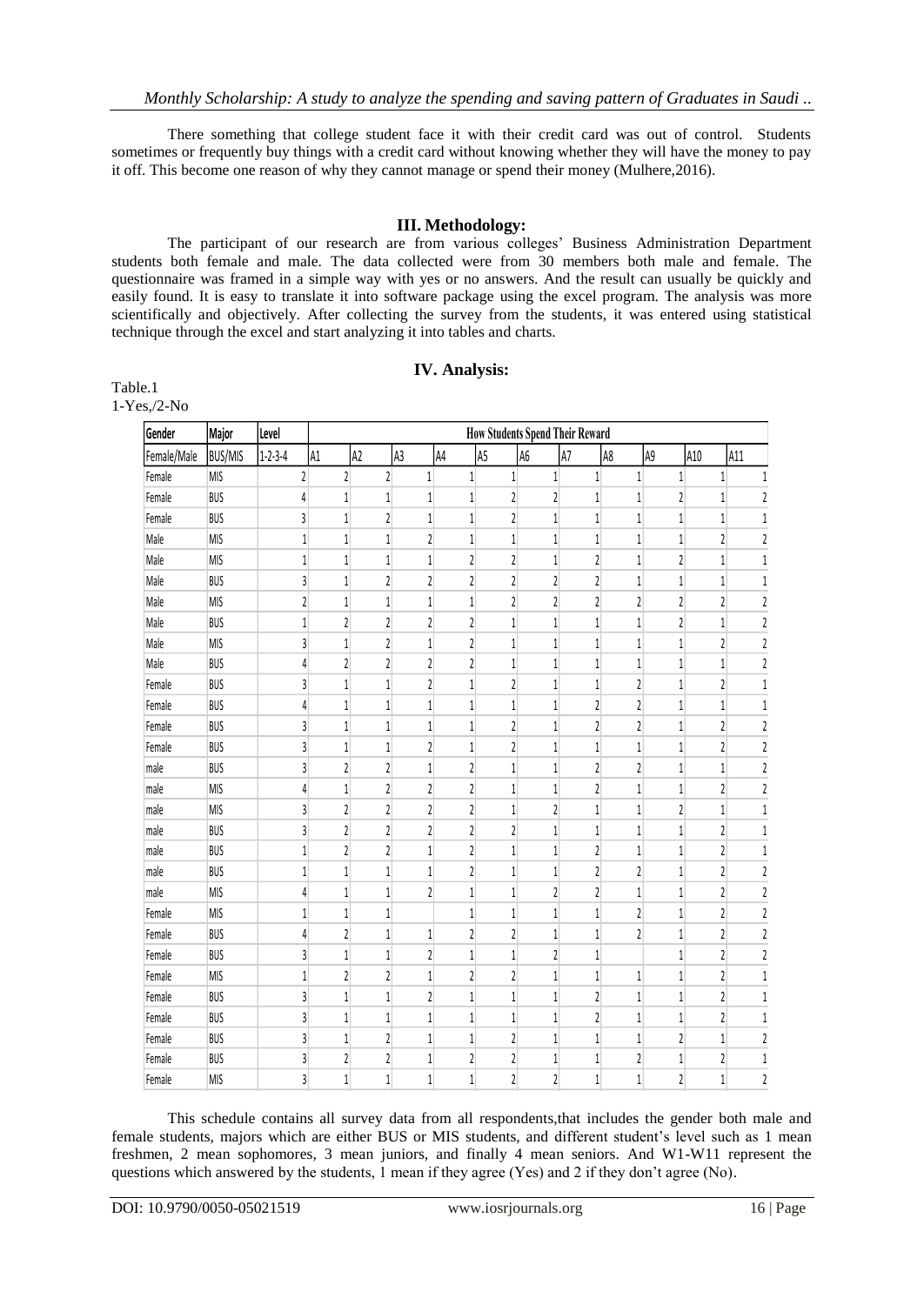

This chart represents and analyze the respondent based on level. Most of the respondent were junior which represent 50% of them, 22% of them are freshmen, only 7% of them are sophomore, and the rest which is 20% are senior students.



This chart analyzes the respondent based on their major. This is about MIS/ISand BUS majors which show that 63% of them are from BUS's department, and only 37% of them are from the MIS's and IS's students.

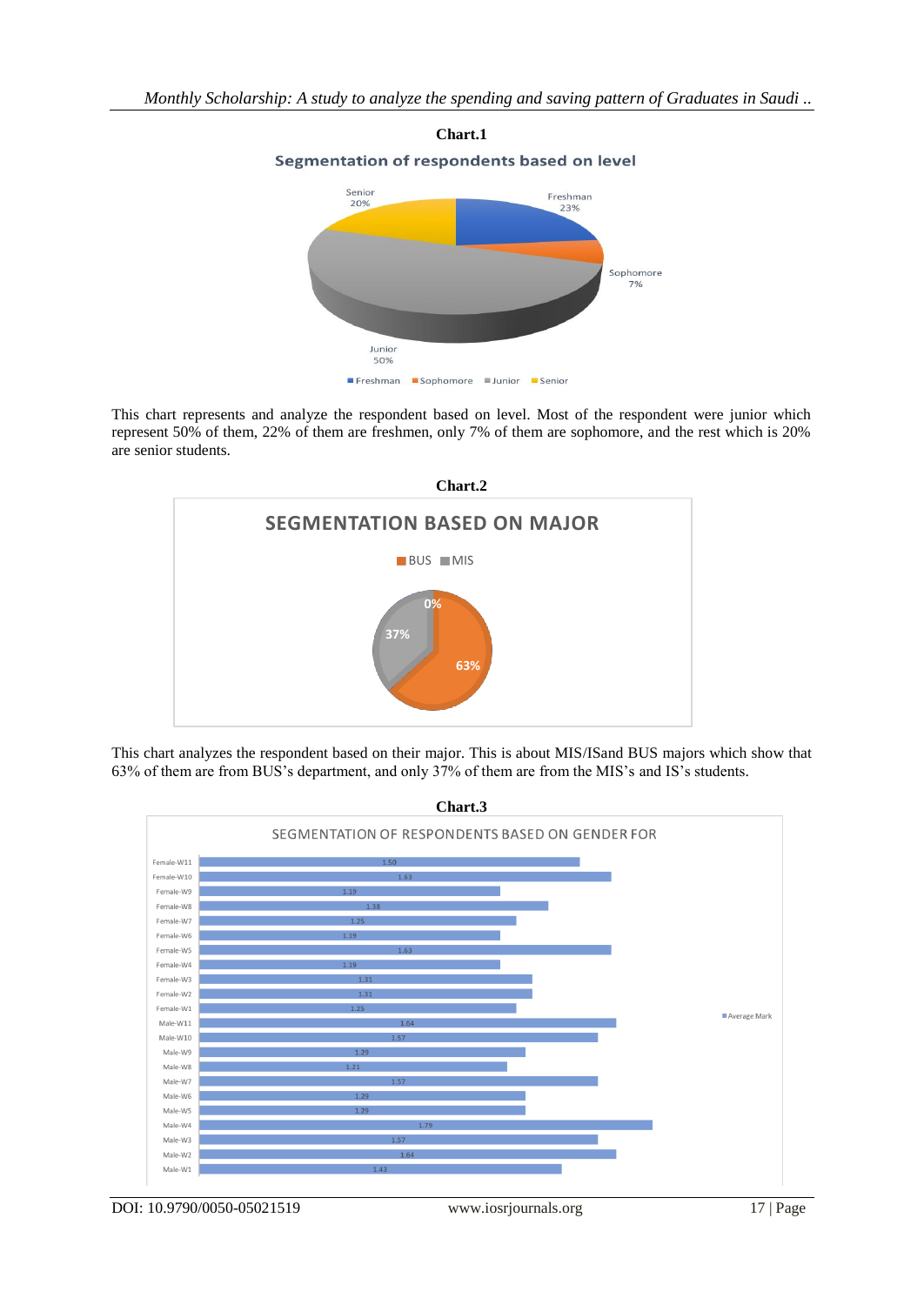This analysis is based on the respondent's gender, and the average mark which relate to the questions they had answered. As shown 1.50 is the average mark for females who answered W11, 1.63 for those who answered W10, 1.19 for W9, 1.38 for W8, 1.25 for W7, 1.19 for W6, 1.63 for W5, 1.19 for W4, 1.31 for W3, 1.31 for W2, and finally 1.25 for females who answered W1.

This analysis also included male's average mark. As shown 1.64is the average mark for males who answered W11, 1.57 for those who answered W10, 1.29 for W9, 1.21 for W8, 1.57 for W7, 1.29 for W6, 1.29 for W5, 1.79 for W4, 1.57 for W3, 1.64 for W2, and finally 1.43 is the average mark for males who answered W1.

## **V. Result/Finding**

|                 |               | Average |           |           |
|-----------------|---------------|---------|-----------|-----------|
|                 | Average Mark- | Mark-   | Variance- | Variance- |
| Factors         | Male          | Female  | Male      | Female    |
| W1              | 1.43          | 1.25    | 0.036383  | 0.028312  |
| W <sub>2</sub>  | 1.64          | 1.31    |           |           |
| W3              | 1.57          | 1.31    |           |           |
| W <sub>4</sub>  | 1.79          | 1.19    |           |           |
| W <sub>5</sub>  | 1.29          | 1.63    |           |           |
| W6              | 1.29          | 1.19    |           |           |
| W7              | 1.57          | 1.25    |           |           |
| W8              | 1.21          | 1.38    |           |           |
| W9              | 1.29          | 1.19    |           |           |
| W <sub>10</sub> | 1.57          | 1.63    |           |           |
| W11             | 1.64          | 1.50    |           |           |

| Table.2 |
|---------|
|---------|

|                        | z-Test: Two Sample for Means |                     |
|------------------------|------------------------------|---------------------|
|                        | Average Mark-N               | Average Mark-Female |
| Mean                   | 1.480909                     | 1.348181818         |
| Known Vari 0.036383    |                              | 0.028312            |
| Observation            | 11                           | 11                  |
| <b>Hypothesize</b>     |                              |                     |
| z                      | 1.730697                     |                     |
| P(Z<=z) one 0.041753   |                              |                     |
| z Critical on 1.644854 |                              |                     |
| P(Z<=z) two 0.083506   |                              |                     |
| z Critical tw 1.959964 |                              |                     |

This is about the final hypothesis regarding to the survey result.

Hypothesis:

Null Hypothesis H0: There is no difference in the factors influencing impulsive buying among the male and female.

Alternative Hypothesis H1: There is difference in the factors influencing impulsive buying among the male and female.

Because z stat 1.730697 < z Critical values 1.959964 Null hypothesis is accepted.

## **VI. Conclusion**

This research clearly shows that Students who enter college to earn a 4-year degree in the area of BUS and MIS/IShas no saving intentions and clearly spends money without reasons that are not related to completing the Degree. More respondents are female BUS's student,unlike the male BUS's student. And less number of respondent from MIS/IS female students than MIS/IS male students. There is a difference among the Business Female and Male students even in participating in the research.

Also, as showed in Table.2 the average male students and female who answered the questions with either Yes or No.